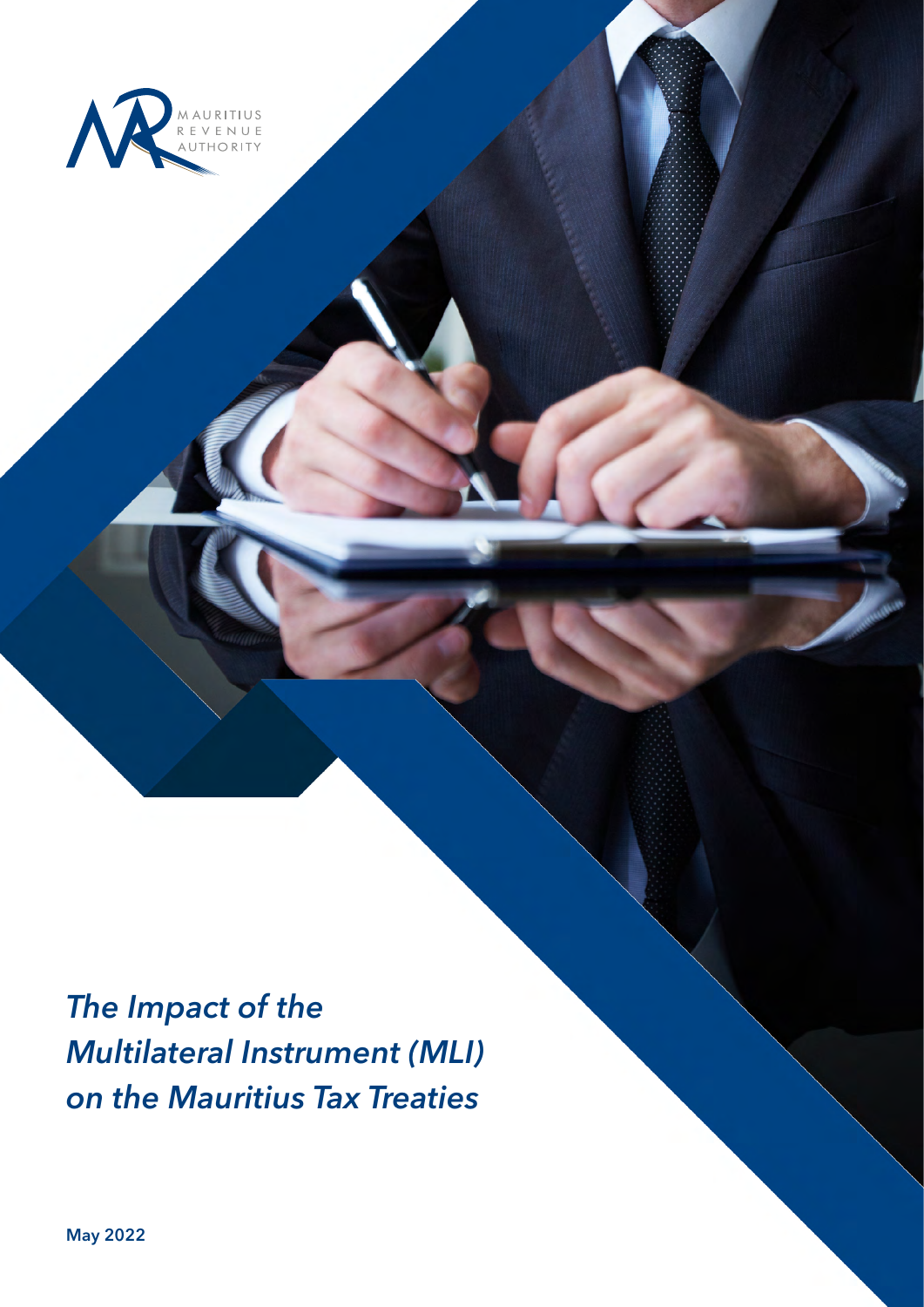## 1. The Impact of the Multilateral Instrument (MLI) on the Mauritius Tax Treaties

Mauritius has signed the Multilateral Convention to implement the Tax Treaty Related Measures to prevent Base Erosion and Profit Shifting (hereafter referred to as the 'MLI') on 5 July 2017. The MLI only modifies tax treaties that are 'Covered Tax Agreements' ('CTA'). A CTA is a tax agreement that is in force between parties to the MLI and which both parties have listed under MLI. The MLI shall therefore not apply to a bilateral tax treaty if:

- one party or both parties to the MLI have not included the treaty in their list of notifications; or
- one of the contracting states is not a party to the MLI.

Countries may sign up to the MLI or choose to bilaterally renegotiate their tax treaties to incorporate BEPS minimum standards and other treaty anti-avoidance provisions.

## 2. Mauritius MLI Position

Mauritius has chosen to adopt the mandatory provisions of the MLI under Articles 6, 7 and 16 and the non-mandatory provisions under Article 17 and Part VI (Arbitration). The mandatory provisions would apply to all CTAs while the non-mandatory provisions would only apply to CTAs for which the other contracting state has neither made a reservation not to apply Article 17 nor made a notification of choice to apply Part VI (Arbitration). For further details on the provisions, please consult our previous document on the MLI titled "[Overview](https://www.mra.mu/download/MLI.pdf)" issued in March 2020.

Mauritius deposited its instrument of ratification on 18 October 2019. Since the MLI enters into force on the first day of the month following the expiration of three calendar months after the date of ratification, the MLI entered into force for Mauritius on 01 February 2020. Please refer to Paragraph 5 below for the DTAs that would be amended by the MLI. For DTAs amended by the MLI, the main changes are:

- a. the inclusion of a new preamble which states that the purpose of the DTA is to eliminate double taxation without creating opportunities for non-taxation or reduced taxation through tax evasion or avoidance;
- b. the inclusion of a 'principal purpose test' provision which is an anti-abuse rule to deny DTA benefits in abusive cases; and
- c. the inclusion in some DTAs of provisions which allow taxpayers to request for mutual agreement procedure cases to be resolved through an arbitration process if the Competent Authorities are unable to reach an agreement within a specified time period.

## 3. Entry into effect of the MLI for Mauritius

The provisions of the MLI may take effect on different dates, depending on the taxes involved and on the choices made by each contracting state in their respective MLI positions. Subject to the above, the earliest dates on which the MLI takes effect in Mauritius are as follows:

- For withholding taxes, on income derived on or after 1<sup>st</sup> July 2020;
- For all other taxes, for income years starting on or after 1<sup>st</sup> July 2021; and
- For dispute resolution, generally on or after 1<sup>st</sup> February 2020.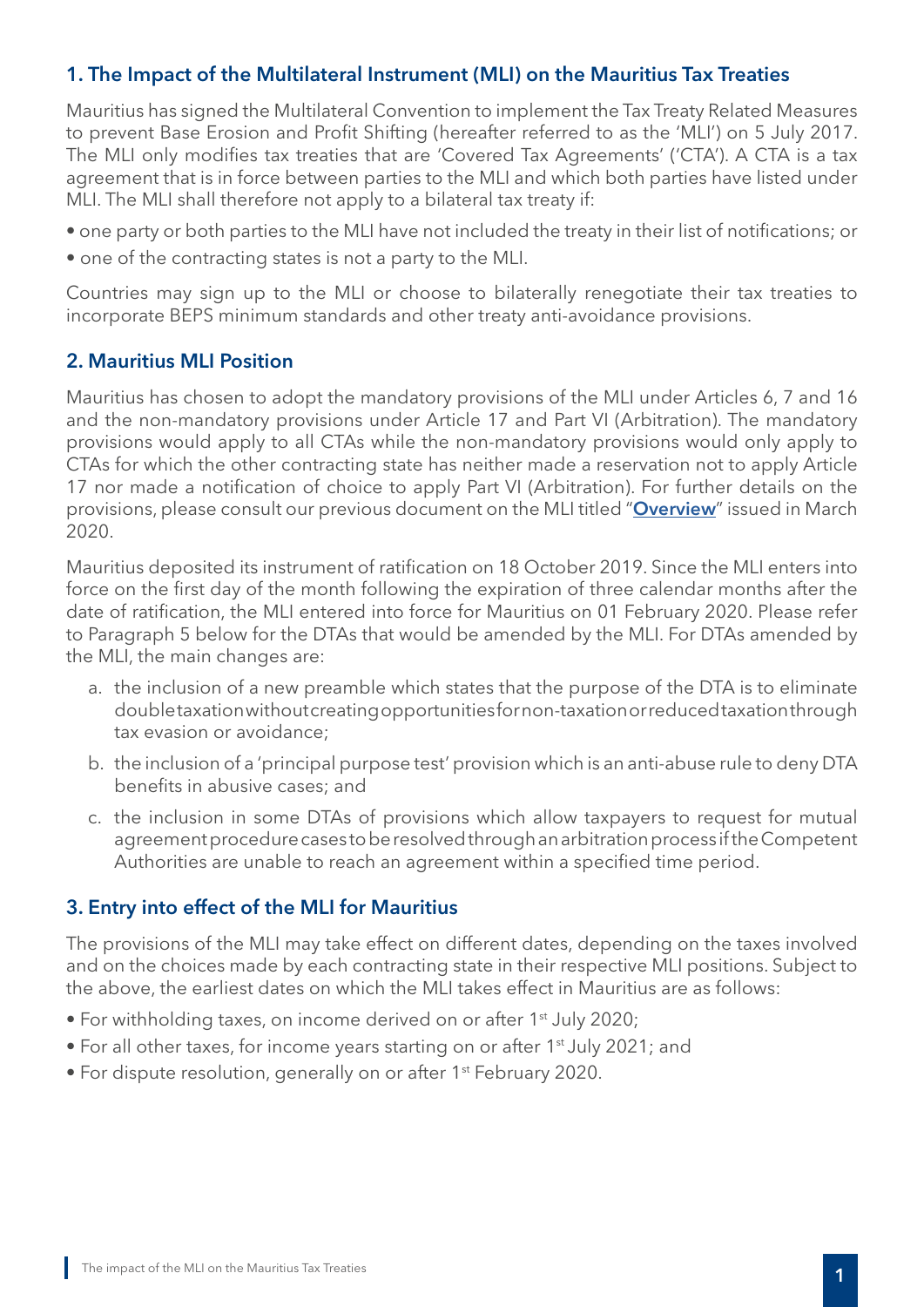# 4. Synthesised Texts

Synthesised texts are being prepared for the majority of Mauritius' tax treaties modified by the MLI and will be published after consultation with the competent authority of the other contracting state, unless otherwise stated in the document. The texts contain the consolidated texts of the provisions of a CTA, including the texts of any amending protocols, and the provisions of the MLI applicable to that CTA.

Synthesised texts are not legally binding and are prepared solely to facilitate the interpretation and application of tax agreements modified by the MLI. The applicable provisions of the MLI and the authentic texts of the CTAs (as may be amended by protocols) remain the only legal instruments to be applied.

## 5. Treaties modified by the MLI

The table below lists the treaties, the operations thereof will be modified by the MLI. You can click through to the synthesised text for each treaty partner in the table below, as they become available.

| <b>Treaty Partner</b>                                      | Date of entry into<br>force of the MLI of<br>the Treaty Partner | Date of entry<br>into effect for<br>withholding<br>tax on income<br>derived on or<br>after | Date of entry<br>into effect for<br>other taxes for<br>income years<br>starting on or<br>after | <b>Synthesised text</b><br>of CTA |
|------------------------------------------------------------|-----------------------------------------------------------------|--------------------------------------------------------------------------------------------|------------------------------------------------------------------------------------------------|-----------------------------------|
| Grand Duchy of<br>Luxembourg                               | 01 August 2019                                                  | 01 July 2020                                                                               | 01 July 2021                                                                                   | Click here                        |
| Kingdom of<br>Belgium                                      | 01 October 2019                                                 | 01 July 2020                                                                               | 01 July 2021                                                                                   | Click here                        |
| Malaysia                                                   | 01 June 2021                                                    | 01 July 2021                                                                               | 01 July 2022                                                                                   | Click here                        |
| United Kingdom of<br>Great Britain and<br>Northern Ireland | 01 October 2018                                                 | 01 July 2020                                                                               | 01 July 2021                                                                                   | Click here                        |
| <b>States of Guernsey</b>                                  | 01 June 2019                                                    | 01 July 2020                                                                               | 01 July 2021                                                                                   | Click here                        |
| Sultanate of Oman                                          | 01 November 2020                                                | 01 July 2021                                                                               | 01 July 2021                                                                                   | Click here                        |
| Republic of Malta                                          | 01 April 2019                                                   | 01 July 2020                                                                               | 01 July 2021                                                                                   | Click here                        |
| Republic of<br>Singapore                                   | 01 April 2019                                                   | 01 July 2020                                                                               | 01 July 2021                                                                                   | Click here                        |
| <b>United Arab</b><br>Emirates                             | 01 September 2019                                               | 01 July 2020                                                                               | 01 July 2021                                                                                   | Click here                        |
| Islamic Republic of<br>Pakistan                            | 01 April 2021                                                   | 01 July 2021                                                                               | 01 July 2022                                                                                   | Click here                        |
| Republic of Cyprus                                         | 01 May 2020                                                     | 01 July 2020                                                                               | 01 July 2021                                                                                   | Click here                        |
| Arab Republic of<br>Egypt                                  | 01 January 2021                                                 | 01 July 2021                                                                               | 01 July 2022                                                                                   | Click here                        |
| Republic of France                                         | 01 January 2019                                                 | 01 July 2020                                                                               | 01 July 2021                                                                                   | Click here                        |
| Barbados                                                   | 01 April 2019                                                   | 01 July 2021                                                                               | 01 July 2022                                                                                   | Click here                        |
| Republic of Croatia                                        | 01 June 2021                                                    | 01 July 2021                                                                               | 01 July 2022                                                                                   | Click here                        |

Mauritius' CTAs will enter into effect for withholding taxes and for other taxes as set out below: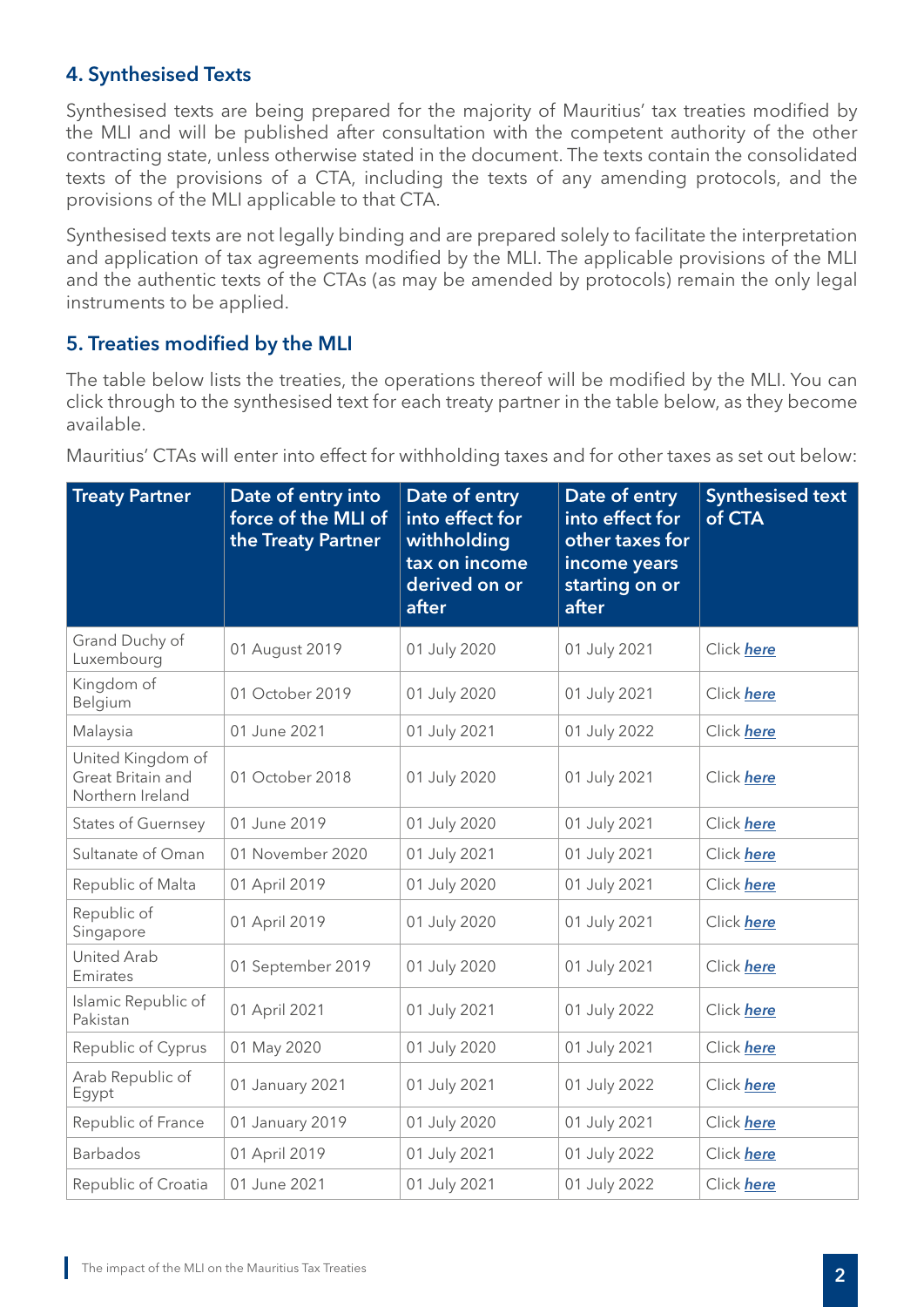#### Synthesised texts are in preparation in respect of the following treaty partners:

Kingdom of Sweden, Principaute de Monaco, State of Qatar.

#### The following treaty partners have yet to action their ratification, acceptance or approval of the MLI and notify the OECD:

People's Republic of China, Republic of Italy, State of Kuwait, Republic of Seychelles and the Republic of South Africa. Therefore, the date of entry into effect of the MLI provisions is not yet known in respect of those treaties.

## 6. Treaties not modified by the MLI

Based on current MLI positions or jurisdictions that have not signed the MLI, treaties not modified by the MLI include:

Australia\*, People's Republic of Bangladesh, Republic of Botswana, Republic of Cabo Verde, Republic of Congo, Kingdom of Eswatini, Federal Republic of Germany, Republic of Ghana, Republic of India\*\*, Jersey, Kingdom of Lesotho, Republic of Madagascar, Republic of Mozambique\*, Republic of Namibia, Kingdom of Nepal, Republic of Rwanda, Democratic Socialist Republic of Sri Lanka, Kingdom of Thailand, Republic of Uganda, Republic of Zambia and the Republic of Zimbabwe.

> *\*Abridged treaty not listed by Mauritius under the MLI \*\*Protocol to amend the treaty is currently under negotiation*